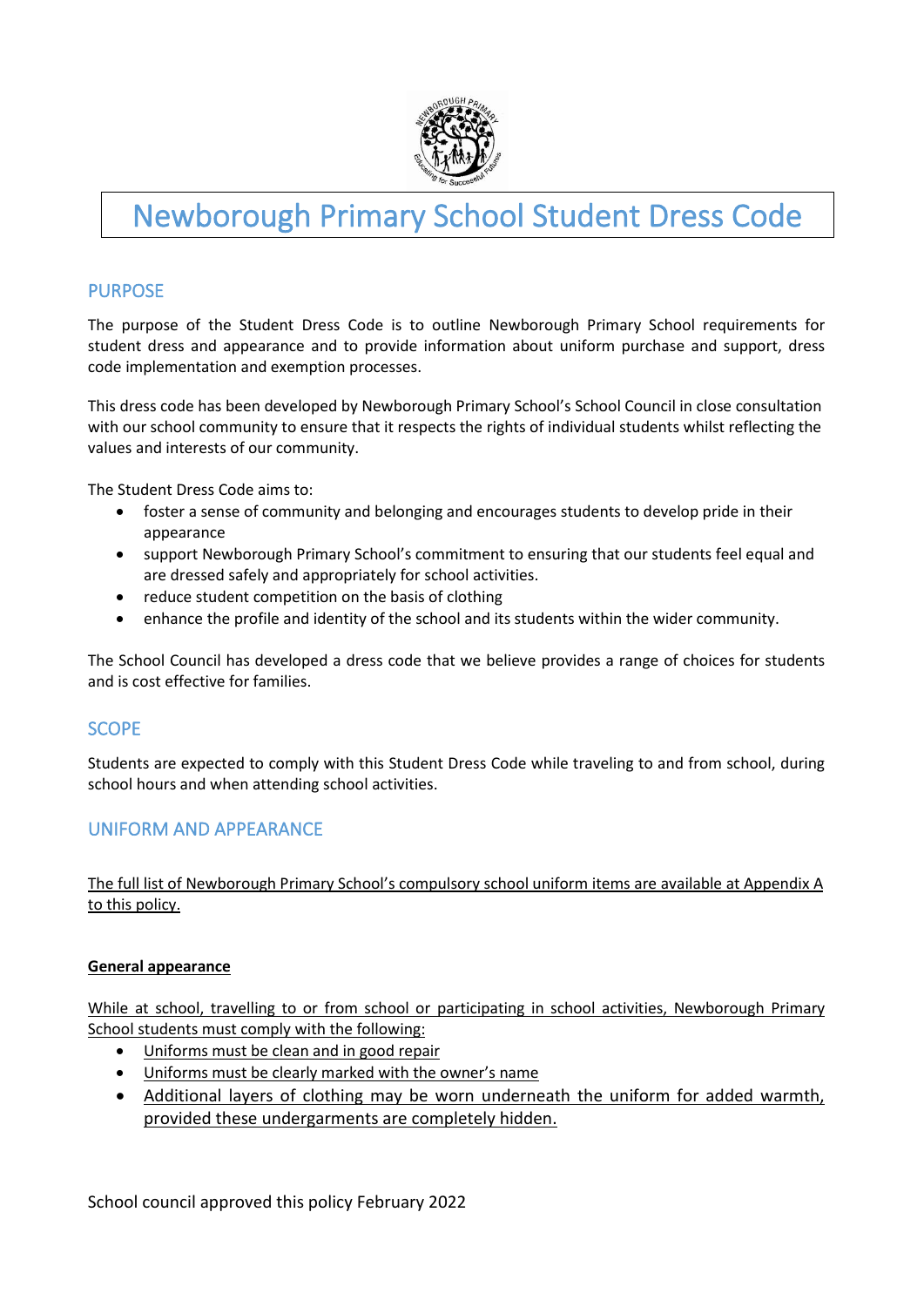#### **Jewellery and cosmetics**

Students are not permitted to wear decorative jewellery to school. Stud earrings and sleepers worn in the ears, and watches, are the only acceptable jewellery.

#### **Hair and Sun safety**

Shoulder length or longer hair is to be tied back to help restrict the spread of nits and lice and for student safety.

School uniform hats must be worn outside from mid-August to 30 April and on any other day prescribed by the school. School uniform hats may also be worn outside of this time period, by parent or student choice.

Hats are not to be worn inside.

Students are permitted to wear sunglasses during outdoor activities. Sunglasses should be close-fitting, wrap-around that meet the Australian Standards 1067 and cover as much of the eye area as possible.

#### PURCHASE OF UNIFORMS

Uniform items can be purchased from Beleza Uniform Shop located in George Street Moe, or parents may order it directly from [Beleza Online Store](https://store.beleza.com.au/)

#### **Support for families experiencing difficulty**

Please contact the Principal or Business Manager to discuss support that we may be able to provide to families experiencing difficulty meeting uniform costs, including information about eligibility for uniform support through State Schools' Relief. Further information about State Schools' Relief is also available on their website: [htps://www.ssr.net.au/](https://www.ssr.net.au/)

Newborough Primary School also has secondhand uniforms available to families upon request.

#### IMPLEMENTATION

Newborough Primary School will ensure that this Student Dress Code is communicated to all families and students through our website and initially in the school newsletter. We will assist students who may be experiencing difficulties complying with this policy where possible.

Students wearing non-compliant uniform items may be asked to change into a compliant item of clothing provided by the school.

If a student is out of school uniform or otherwise breaches the Student Dress Code on a recurring basis, a note will be provided to the student and parents by the classroom teacher. If non-compliance with the dress code becomes a continued occurrence, the Principal will be informed and a phone call home may be required. In this event, the school will continue to work with the student and family to support compliance.

Measures taken by Newborough Primary School to address concerns about student non-compliance with the Student Dress Code will also be addressed in accordance with our Student Wellbeing and Engagement Policy.

School council approved this policy February 2022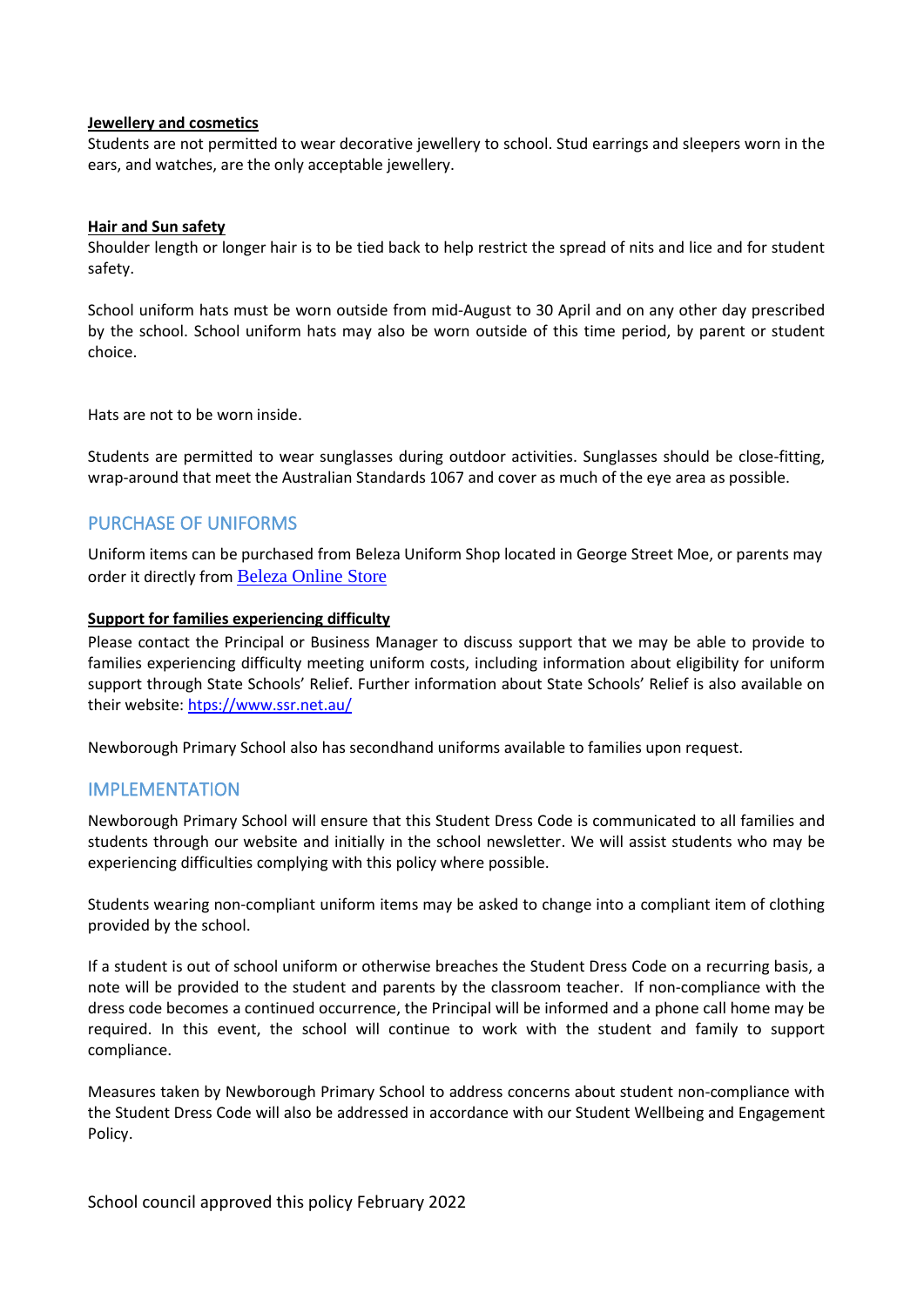### EXEMPTIONS TO STUDENT DRESS CODE

We recognise that there may be situations where the application of this dress code may affect students unequally.

Students and their parents or carers may apply either in writing or in person to the Principal for an exemption to this Student Dress Code if:

- an aspect of this code prevents the student from complying with a requirement of their religious, ethnic or cultural beliefs or background
- the student has a particular disability or health condition that requires a departure from the dress code
- the student or their parents/carers can demonstrate particular economic hardship that prevents them from complying with the dress code.

When the Principal receives a request for an exemption, they will:

- consider the grounds for the exemption request
- explain the process to the student and/or their parents/carers
- encourage the student and/or their parents/carers to support their application with evidence.

The Principal or delegate will then try to negotiate a resolution that is acceptable to all parties. If an exemption is not allowed, then written reasons will be provided to the student and/or their parents or carers.

# CONCERNS ABOUT THIS STUDENT DRESS CODE

Newborough Primary School welcomes feedback from the school community in relation to this Student Dress Code. If you have a concern or complaint about the Student Dress Code, further information about raising a concern or complaint is available in our school's *Parent Complaint Policy*, available on our school's website.

# **COMMUNICATION**

This policy will be communicated to our school community in the following ways:

- Available publicly on our school's website
- Reminders in our school newsletter
- Included in transition and enrolment packs

#### FURTHER INFORMATION AND RESOURCES

- Newborough Primary School Sunsmart Policy
- Newborough Primary School Parent Complaint Policy
- Newborough Primary School Student Wellbeing and Engagement Policy
- Department of Education and Training [Student Dress Code](https://www2.education.vic.gov.au/pal/student-dress-code/policy)
- Department of Education and Training [Student Engagement policies and guidelines.](https://www2.education.vic.gov.au/pal/student-engagement/policy)

School council approved this policy February 2022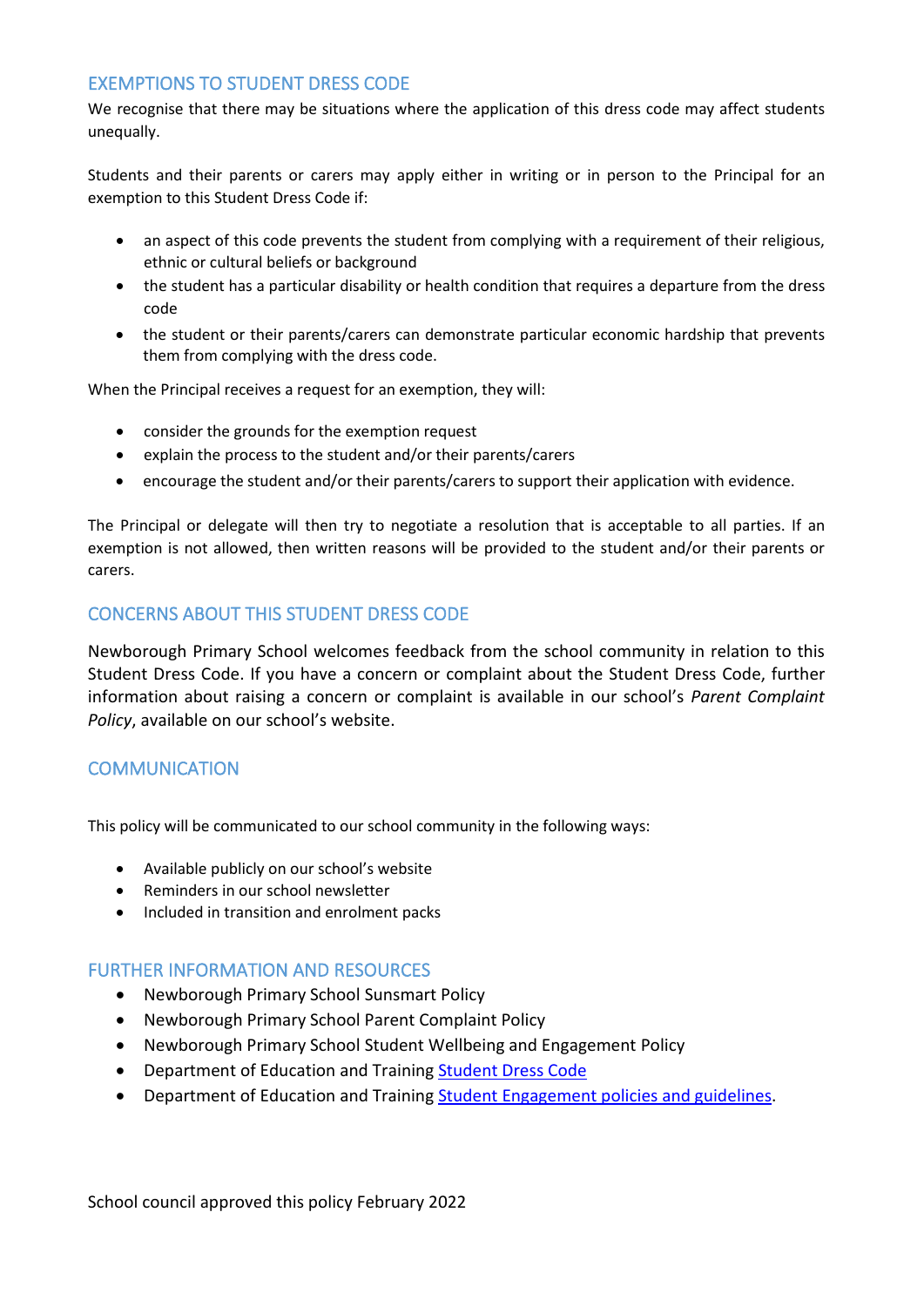# POLICY REVIEW AND APPROVAL

| Policy last reviewed       |                                        |
|----------------------------|----------------------------------------|
| <b>Consultation</b>        | School Council Meeting February 8 2022 |
| Approved by                | School Council                         |
| Next scheduled review date | February 2023                          |